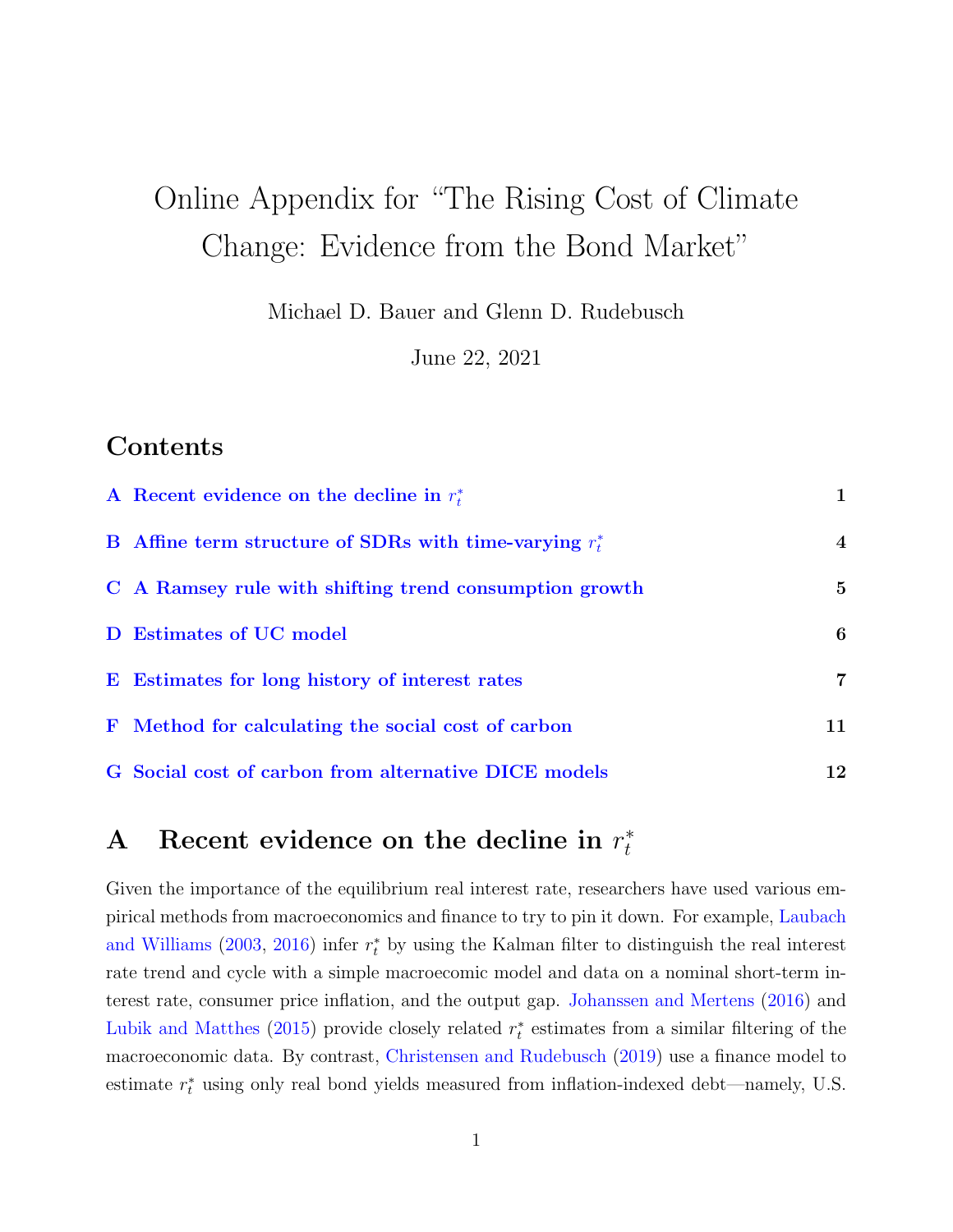Treasury Inflation-Protected Securities (TIPS). These securities can provide a fairly direct reading on real yields since 1997 when the TIPS program was launched, and the arbitrage-free dynamic term structure model helps identify the underlying  $r_t^*$  in spite of the presence of potentially sizable liquidity and risk premia. Such a finance-based measure of  $r_t^*$  has several potential advantages relative to macro-based estimates, notably, it does not require the correct specification of output and inflation dynamics. Our new estimates of  $r_t^*$  in the next section are broadly in the spirit of finance-based estimates.

Along with this variety of methods, there are several somewhat different conceptual definitions of the equilibrium real rate in the literature. Some researchers focus on a short-run equilibrium rate, which represents the current value of the real rate that would be consistent with the economy at full employment and stable inflation. Others consider a very long-run empirical equilibrium rate defined as the real rate that would prevail in the infinite future, as calculated, for example, from a statistical trend-cycle decomposition of real rates. In practice, these different definitions appear to be closely related, and in many models they coincide, for example, as in [Laubach and Williams](#page-15-0) [\(2003\)](#page-15-0). For our purpose, the long-run trend is the relevant concept, since that is what matters for the term structure of social discount rates.



<span id="page-1-0"></span>

Alternative published estimates of the equilibrium real interest rate,  $r_t^*$ . The estimates are smoothed/two-sided estimates of the state-space models with macroeconomic and financial variables in [Del Negro et al.](#page-13-1) [\(2017\)](#page-13-1), [Johanssen and Mertens](#page-15-2) [\(2016\)](#page-15-2), [Laubach and Williams](#page-15-1) [\(2016\)](#page-15-1), [Kiley](#page-15-4) [\(2020\)](#page-15-4) and [Christensen and Rudebusch](#page-13-0) [\(2019\)](#page-13-0). The series are quarterly from 1971:Q4 to 2018:Q1.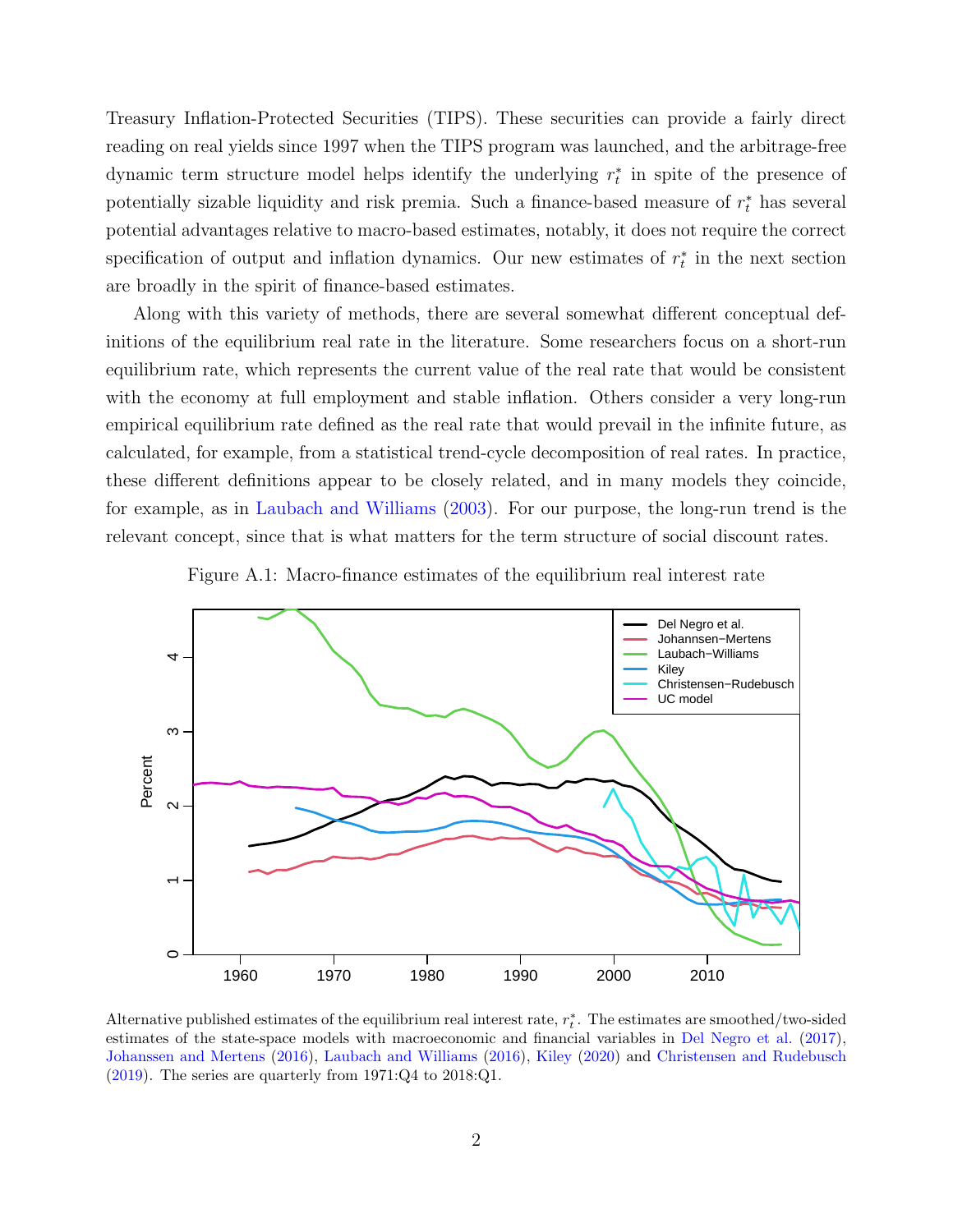In Figure [A.1,](#page-1-0) we show existing macro-finance estimates of  $r_t^*$  from a range of empirical studies. All of these estimates are consistent with our definition of  $r_t^*$  as the long-run trend component of the real short-term interest rate.

- [Del Negro, Giannone, Giannoni and Tambalotti](#page-13-1) [\(2017\)](#page-13-1)(DGGT) use a Bayesian framework to estimate a linear state-space model with common trends  $r_t^*$  and  $\pi_t^*$ . Their estimation uses five data series: observed price inflation, long-run inflation expectations, 3-month Treasury bill rate, 20-year Treasury yield, and long-run survey expectations of the 3-month Treasury yield.
- [Johanssen and Mertens](#page-15-2) [\(2016\)](#page-15-2) (JM) similarly estimate the long-run real rate trend from a time series model, but explicitly account for the zero lower bound on nominal rates and account for stochastic volatility.
- [Laubach and Williams](#page-15-0) [\(2003,](#page-15-0) [2016\)](#page-15-1) (LW) use a simple macroeconomic model and the Kalman filter to infer the *neutral* real interest rate, that is, the level of the real rate consistent with real output at potential and inflation at target.
- [Kiley](#page-15-4) [\(2020\)](#page-15-4) augments the Laubach-Williams model to account for changes in financial conditions. Both specifications assume that the neutral rate follows a martingale, so these  $r_t^*$  estimates are consistent with the long-run concept we employ.
- [Christensen and Rudebusch](#page-13-0) [\(2019\)](#page-13-0) estimate a dynamic term structure model for real (TIPS) yields, as discussed above. The estimation uses a Kalman filter, and  $r_t^*$  is estimated as the five-year-ahead five-year average of the expected future real short rate.

In addition, Figure [A.1](#page-1-0) also shows our own estimate of  $r_t^*$  described in the next section, which is obtained from an unobserved-components (UC) model for the real one-year U.S. Treasury bond yield (the baseline model of our empirical analysis of SDRs below).

It is evident from Figure [A.1](#page-1-0) that the various estimates of  $r_t^*$  have all declined substantially from the 1990s to recent years. The exact magnitude and pattern of the decline differs across models: These differences reflect the estimation and specification uncertainty that is a feature of statistical inference about long-run trends, and in particular about the equilibrium real rate [\(Laubach and Williams,](#page-15-1) [2016\)](#page-15-1). But the overall pattern of a pronounced decline in the estimated path of  $r_t^*$  since the 1990s is quite consistent across all of the various specifications. Table [A.1](#page-3-1) summarizes the time profiles of these estimates. For each model, the table provides the average  $r_t^*$  during the 1990s and the 2010s and the difference between these two decadal averages. The bottom line in the table also provides the averages across the six estimates. All estimates show a decline across the decades, with a mean decline of 1-1/4 percentage points.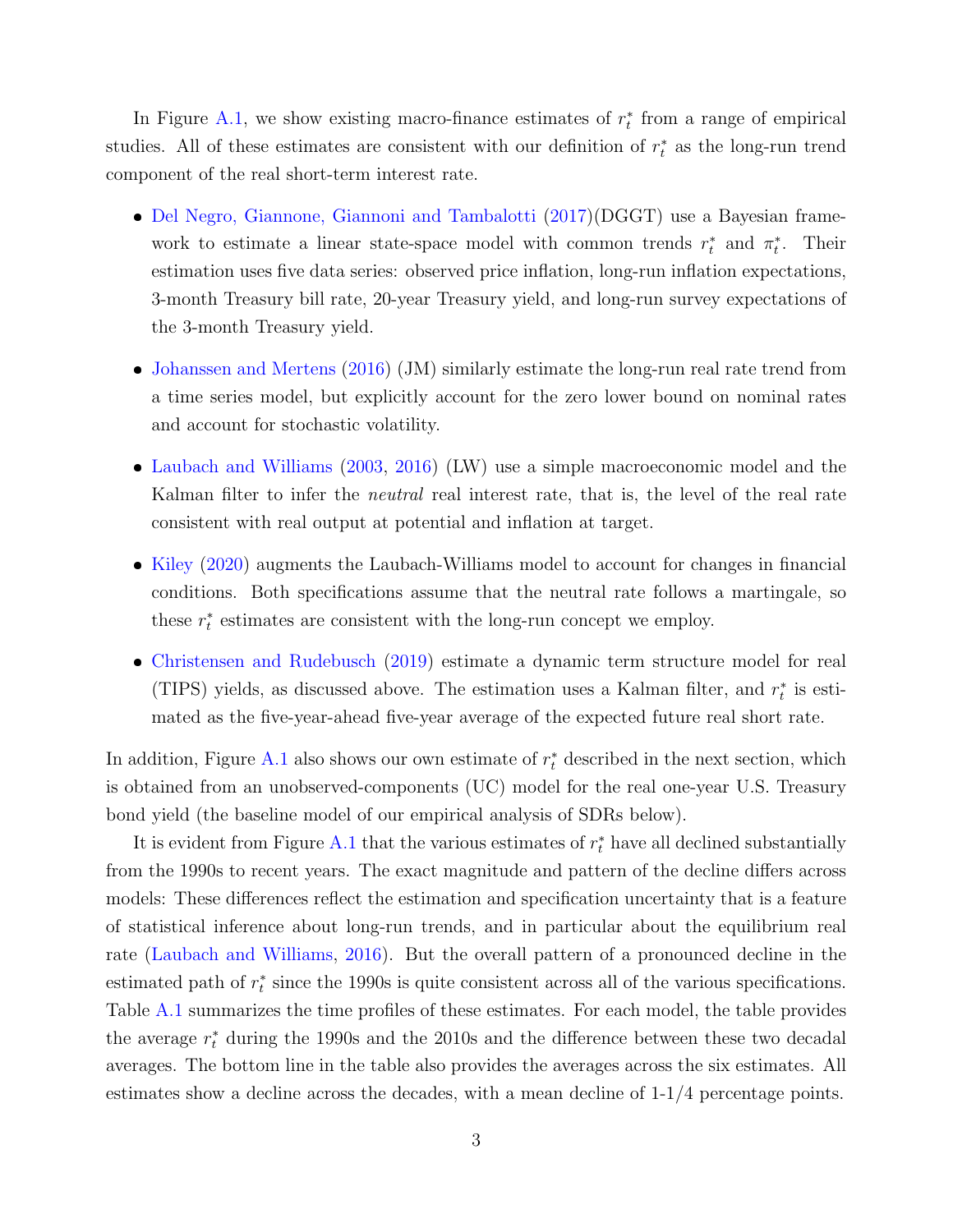|                                  |     | 1990s 2010s | Change |
|----------------------------------|-----|-------------|--------|
| Del Negro et al. $(2017)$        | 2.3 | 1.1         | $-1.2$ |
| Johannsen and Mertens (2016)     | 1.4 | 0.7         | $-0.7$ |
| Laubach and Williams (2016)      | 2.8 | 0.3         | $-2.5$ |
| Kiley $(2015)$                   | 1.6 | 0.7         | $-0.9$ |
| Christensen and Rudebusch (2019) | 2.1 | 0.6         | $-1.5$ |
| UC model, 1y rate                | 1.7 | 0.7         | $-0.9$ |
| Mean                             | 2.0 |             | $-1.3$ |

<span id="page-3-1"></span>Table A.1: Estimates of the equilibrium real interest rate  $(r_t^*)$ 

Model estimates of  $r_t^*$  (in percent) during recent decades and the changes between these decadal averages (in percentage points). The "1990s" value is the average  $r_t^*$  from 1990 through 1999, except for the estimate of [Christensen and Rudebusch](#page-13-0) [\(2019\)](#page-13-0), where we report the average from 1998 (the first available observation) through 1999. The "2010s" value is the average  $r_t^*$  from 2010 through 2018 or 2019, depending on data availability. The "UC model, 1y rate" estimates are based on our own empirical unobserved-components model for the one-year real rate, described in Section 3 of the paper. Mean values—averaged across all six models—are shown at the bottom.

#### <span id="page-3-0"></span>B Affine term structure of SDRs with time-varying  $r_t^*$ t

As described in Section 2 of the paper, the equilibrium real interest rate,  $r_t^*$ , anchors the term structure of SDRs. In this appendix, we derive this result using a simple parametric model for the real short rate and the assumption of risk-neutrality. This specification provides a tractable affine dynamic term structure model for real interest rates.

We assume that  $r_t^*$  is a random walk without drift, that the cyclical component,  $\tilde{r}_t$ , follows a first-order autoregressive process, and that innovations are Gaussian:

$$
r_t^* = r_{t-1}^* + u_t, \quad u_t \sim N(0, \sigma_u^2)
$$
\n<sup>(1)</sup>

$$
\tilde{r}_t = \phi \tilde{r}_{t-1} + v_t, \quad u_t \sim N(0, \sigma_v^2). \tag{2}
$$

The assumption of risk-neutrality implies that the stochastic discount factor is  $M_t = \exp(-r_t)$ .

This model implies that the discount factor/bond price is exponentially affine in the two risk factors:

<span id="page-3-2"></span>
$$
P_t^{(n)} = \exp(A_n + B_n r_t^* + C_n \tilde{r}_t),
$$
\n(3)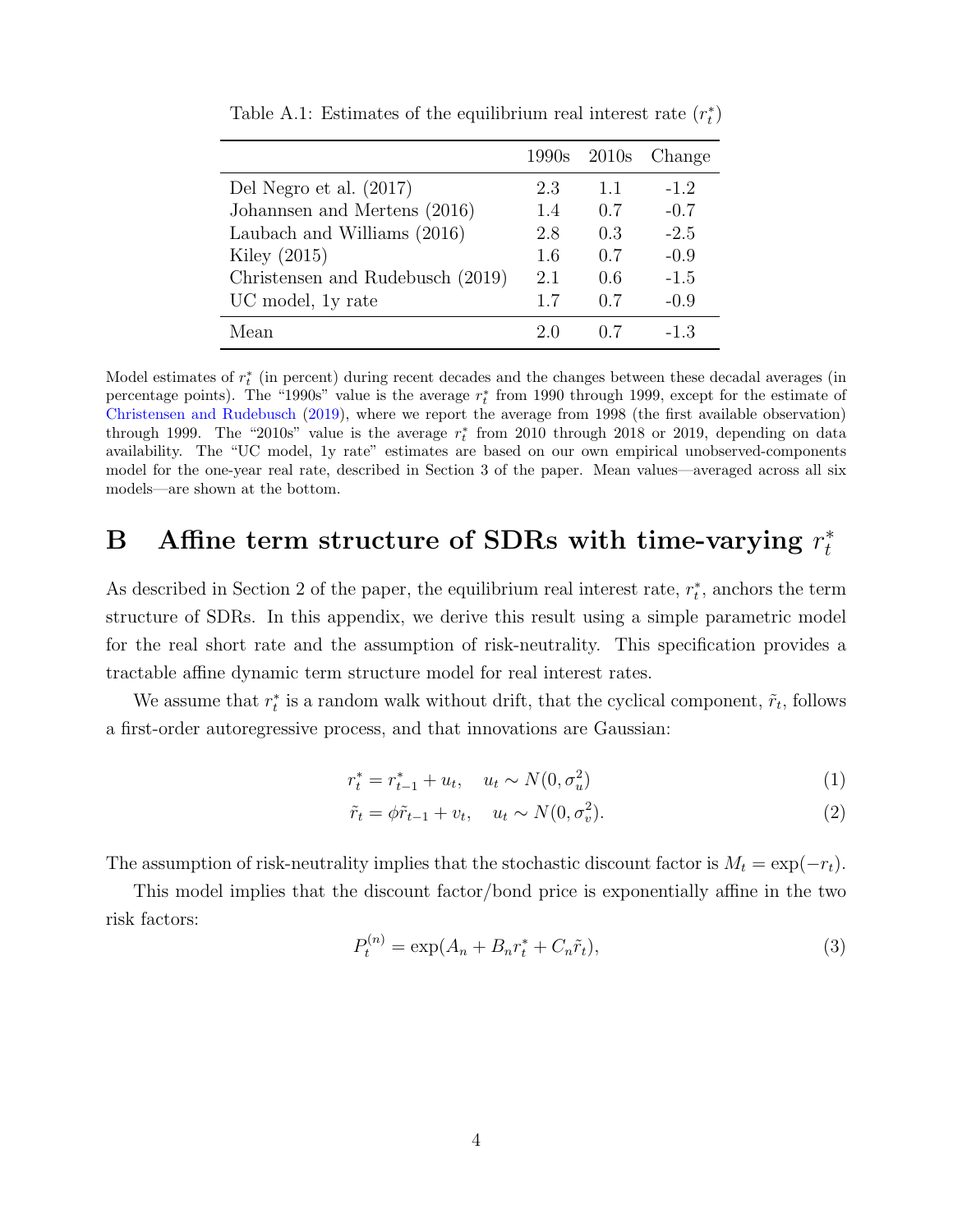where the affine loadings follow the recursions

$$
A_{n+1} = A_n + \frac{1}{2} B_n^2 \sigma_u^2 + \frac{1}{2} C_n^2 \sigma_v^2 \tag{4}
$$

$$
B_{n+1} = -1 + B_n \tag{5}
$$

$$
C_{n+1} = -1 + \phi C_n,\tag{6}
$$

with initial conditions  $A_0 = B_0 = C_0 = 0$ , and solutions  $B_n = -n$  and  $C_n = -(1 - \phi^n)/(1 - \phi)$ . These results are easily derived by positing the structure in [\(3\)](#page-3-2), using the bond price recursion  $P_t^{(n+1)} = \exp(-r_t) E_t P_{t+1}^{(n)}$  and matching coefficients, similar to [Ang and Piazzesi](#page-13-2) [\(2003\)](#page-13-2). Yields are then given as  $y_t^{(n)} = -A_n/n + r_t^* + (1 - \phi^n)/[n(1 - \phi)]\tilde{r}_t$ . Forward rates are

<span id="page-4-1"></span>
$$
f_t^{(n)} = -\frac{1}{2}B_n^2 \sigma_u^2 - \frac{1}{2}C_n^2 \sigma_v^2 + r_t^* + \phi^n \tilde{r}_t,\tag{7}
$$

where the first two terms capture the convexity effects due to Jensen's inequality, and the last two terms reflect expectations. Note that in the special case where  $r_t$  is stationary,  $\sigma_u^2 = 0$ , the limiting forward rate (for  $n \to \infty$ ) is a constant equal to  $-\frac{1}{2(1-\epsilon)}$  $\frac{1}{2(1-\phi)^2}\sigma_v^2+r^*$ , whereas if  $\sigma_u^2>0$ the forward rate diverges to minus infinity. Equation [\(7\)](#page-4-1) illustrates that short-term discount rates are affected by cyclical deviations from trend,  $\tilde{r}_t$ , that long-term rates are pushed down by convexity, and, crucially, that all discount rates are equally affected by  $r_t^*$ .

## <span id="page-4-0"></span>C A Ramsey rule with shifting trend consumption growth

The well-known Ramsey equation for the social discount rate, which arises in a simple intertemporal utility optimization setting, provides a common frame of reference in the literature on social discounting. We can extend the standard Ramsey formulation to show how accounting for structural economic change naturally gives rise to a social discount rate that includes a time-varying trend component  $r_t^*$ . With time-separable power utility, the usual intertemporal optimality condition can be rewritten to yield the following expression for the term structure of SDRs:

<span id="page-4-2"></span>
$$
y_t^{(n)} = \delta + \frac{\eta}{n} E_t \log(c_{t+n}/c_t) - \frac{\eta^2}{2n} Var_t \log c_{t+n},
$$
\n(8)

where  $\delta$  is the pure rate of time preference,  $\eta$  is the curvature parameter of the period-utility function, and  $c_t$  is consumption (e.g., [Gollier,](#page-15-5) [2013,](#page-15-5) ch. 4). For constant consumption growth, we obtain the classic Ramsey equation, and for *iid* Gaussian consumption growth, equation [\(8\)](#page-4-2) yields the extended Ramsey equation.<sup>[1](#page-4-3)</sup> As a more general formulation, we specify consumption

<span id="page-4-3"></span><sup>&</sup>lt;sup>1</sup>In both cases the term structure of SDRs is flat because there is no uncertainty about future values of  $r_t$ .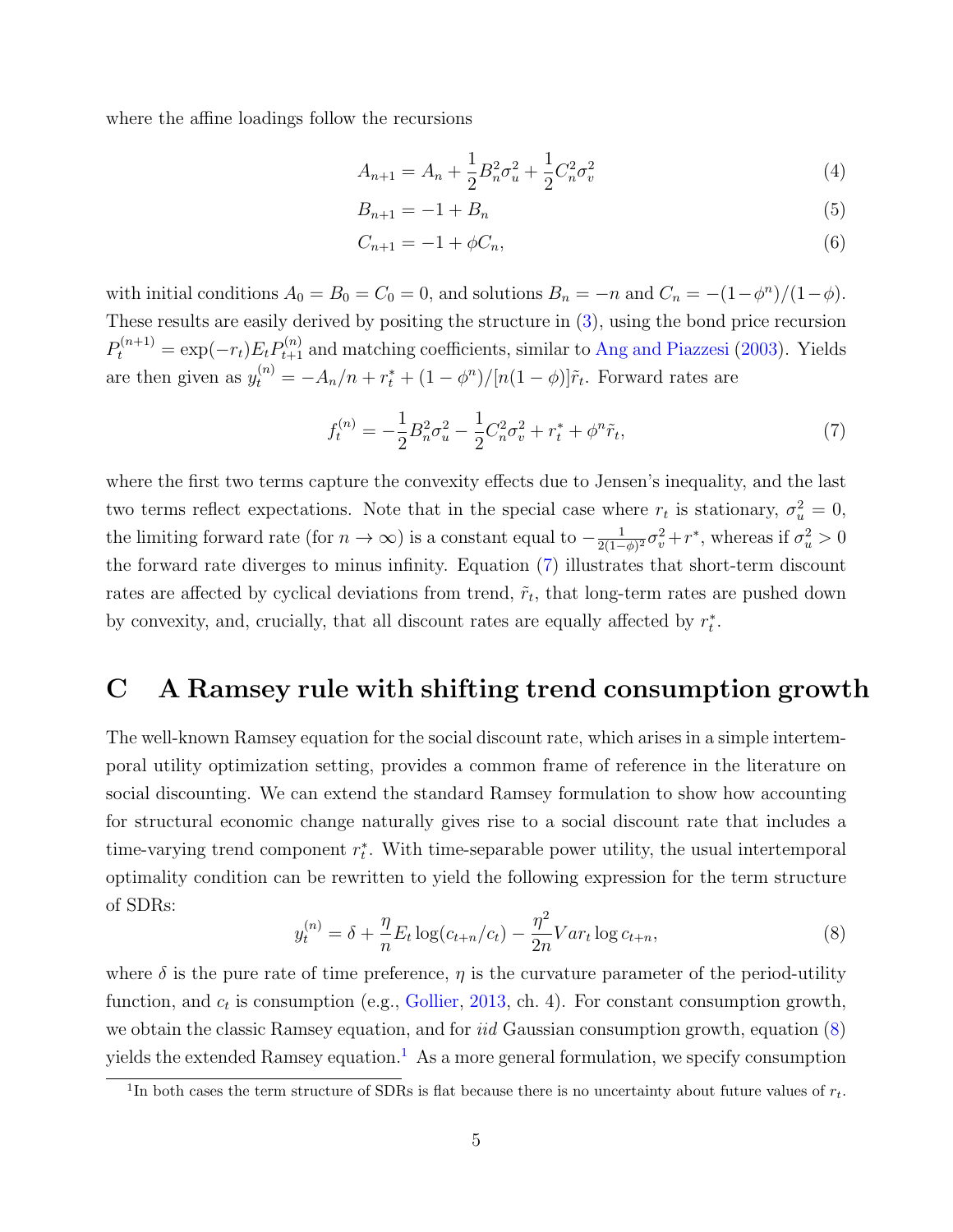growth as

$$
\Delta \log c_{t+1} = g_t^* + \tilde{g}_t + \varepsilon_{t+1},
$$

with a randow-walk trend component,  $g_t^* = g_{t-1}^* + \eta_t$ , a stationary, mean-zero cyclical component,  $\tilde{g}_t = \phi \tilde{g}_{t-1} + u_t$ , and an innovation  $\varepsilon_{t+1}$ . The shocks  $\eta_t$ ,  $u_t$  and  $\varepsilon_t$  are assumed to be iid and Gaussian. The crucial feature is that consumption growth has a shifting endpoint,  $g_t^*$ , instead of a constant long-run mean.

With this consumption growth process, the term structure of SDRs is

$$
y_t^{(n)} = \delta + \eta g_t^* + \frac{\eta(1 - \phi^n)}{n(1 - \phi)} \tilde{g}_t - \frac{\eta^2}{2n} Var_t \log c_{t+n},\tag{9}
$$

where  $g_t^*$  is a level factor and  $\tilde{g}_t$  is a slope factor (a high value of  $\tilde{g}_t$  implies a downward slope). The final term reflects the convexity of the discount factor and of course declines in  $n$ , but its exact formulation and behavior are of second-order interest here.[2](#page-5-1) The short-term rate and its trend are

$$
r_t = y_t^{(1)} = \delta + \eta (g_t^* + \tilde{g}_t) - \frac{\eta^2}{2} \sigma_{\varepsilon}^2
$$
 and  $r_t^* = \delta + \eta g_t^* - \frac{\eta^2}{2} \sigma_{\varepsilon}^2$ .

That is, the real-rate trend  $r_t^*$  and the trend in consumption growth  $g_t^*$  are linearly connected. Shifts in the trend growth in aggregate consumption therefore translate directly into changes in the trend component of the real interest rate and consequently level shifts in the term structure of SDRs.

# <span id="page-5-0"></span>D Estimates of UC model

The priors of our UC model are specified as follows: For  $\phi$  we use a relatively diffuse prior, specifically a standard normal distribution that is truncated to the interval from -1 to 1, so that the process for  $\tilde{r}_t$  is stationary. For the variances  $\sigma_u^2$  and  $\sigma_v^2$  we use inverse-gamma prior distributions, which we denote as  $IG(\alpha/2, \delta/2)$ . For  $\sigma_v^2$  the prior is diffuse with  $\alpha = 6$  and  $\delta = 4$  which implies a mean of 1 and a standard deviation of 1.

A key modeling choice is our prior for  $\sigma_u^2$ , which is very tight around a prior mean of 0.04. Specifically, for this prior  $\alpha = 100$  and  $\delta = 0.04(\alpha - 2)$ , which implies a standard deviation of 0.006 around this mean. This prior forces the estimate of  $r_t^*$  to be quite smooth by anchoring its innovation variance at a low value, as in [Del Negro et al.](#page-13-1) [\(2017\)](#page-13-1) and [Bauer and Rudebusch](#page-13-3)

<span id="page-5-1"></span><sup>&</sup>lt;sup>2</sup>Specifically, the final term decreases rapidly with maturity n and is unbounded. It does not converge to a finite limit because consumption growth contains a unit root and thus  $Var_t \log c_{t+n}$  is  $O(n^2)$ .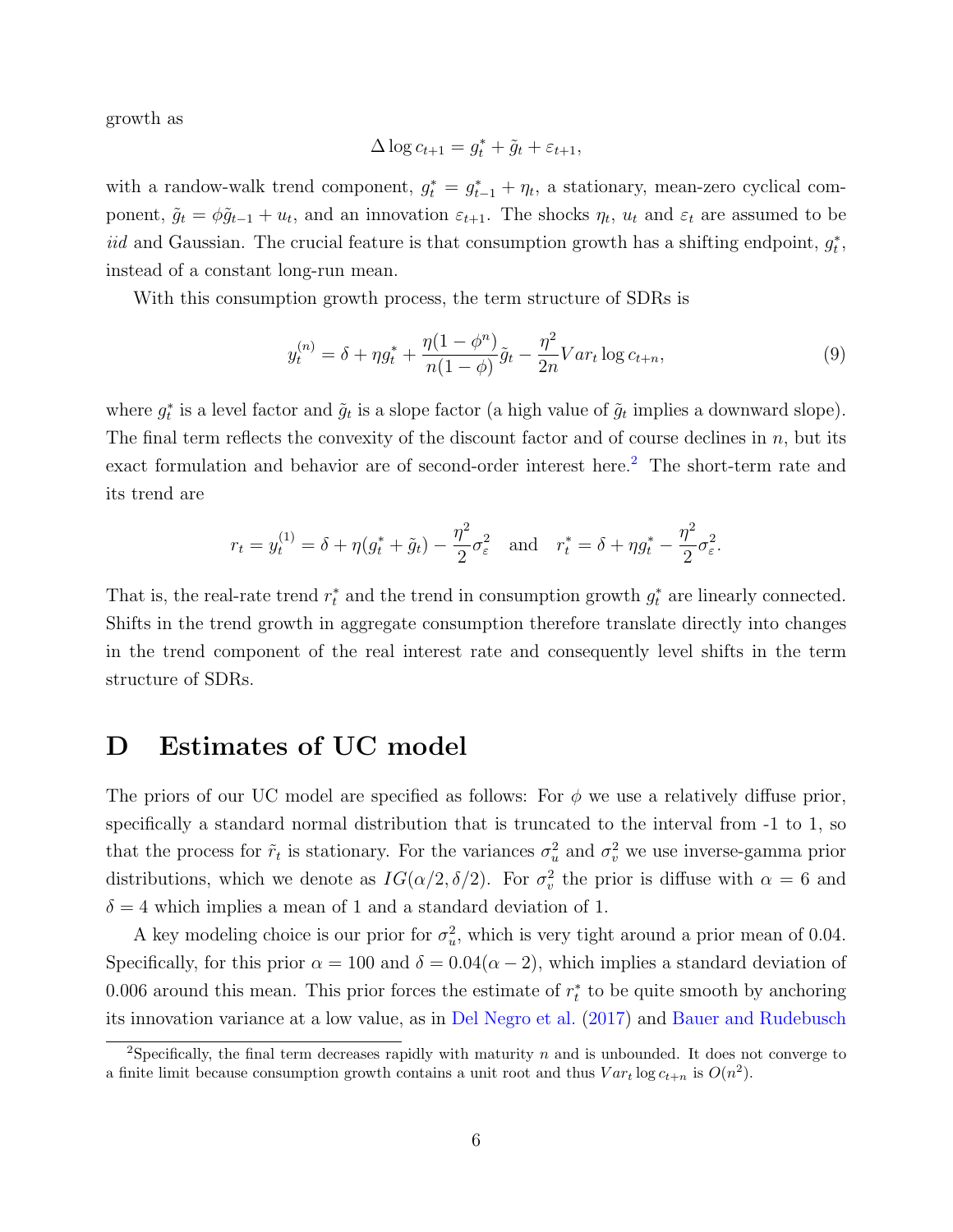[\(2020\)](#page-13-3). Under our prior, the change in  $r_t^*$  over 100 years has a variance of 4, and a standard deviation of 2 (percent).

<span id="page-6-1"></span>

|  | Prior |  | Post. 1y rate Post. 10y rate                                                                         |  |  |
|--|-------|--|------------------------------------------------------------------------------------------------------|--|--|
|  |       |  | Mean SD Mean SD Mean SD                                                                              |  |  |
|  |       |  | $\sigma_u^2$ 0.040 0.006 0.041 0.006 0.042 0.006<br>$\sigma_v^2$ 1.000 1.000 1.241 0.234 0.892 0.208 |  |  |
|  |       |  | $\phi$ 0.000 0.540 0.763 0.117 0.642 0.216                                                           |  |  |

Table D.1: Prior and posterior distributions for parameters of UC model

Prior distributions for  $\sigma_u^2$  and  $\sigma_v^2$  are inverse-gamma, prior distribution for  $\phi$  is standard normal, truncated so that  $|\phi|$  < 1. Posterior distributions are reported for two different model estimates, using either the one-year or ten-year real rate, with an annual interest rate sample that starts in 1954 (1y rate) or 1968 (10y rate) ends in 2019.

Table [D.1](#page-6-1) reports means and standard deviations for the priors and the posteriors of two estimated UC models, using the one-year and ten-year real interest rate series, respectively. For  $\sigma_u^2$ , the posterior distributions are very similar to the tight prior distribution. This raises the question how sensitive our estimation results are to this prior choice, and in particular how they would change with a more diffuse prior for  $\sigma_u^2$ . This question is answered in Table [D.2,](#page-7-0) which reports the results of a prior-sensitivity analysis. In addition to our baseline prior, we estimate the models under three alternative, more diffuse prior specifications. Each alternative prior distribution maintains a mean for  $\sigma_u^2$  of 0.04, but increases the dispersion by lowering  $\alpha$  to 50, 20, and 10, respectively. Allowing for a more diffuse prior leads to more volatile estimates for  $r_t^*$ , as evident in higher posterior means for  $\sigma_u^2$ . As a result, the estimated decline in the real-rate trend between 1990 and 2019 becomes more pronounced. In other words, we find a substantial decline in  $r_t^*$  even under a very tight smoothness prior, and if we allow this prior to be more diffuse, we estimate an even larger decline.

#### <span id="page-6-0"></span>E Estimates for long history of interest rates

The paper shows estimates of  $r_t^*$  and implied SDR term structures for real interest rate series that start in the middle of the last century. But several previous papers have used substantially longer historical interest rate samples, such as [Newell and Pizer](#page-15-6) [\(2003\)](#page-15-6) who constructed a very long sample starting in 1798. Given that the goal of our analysis is to construct SDRs for very long horizons out to several hundreds of years, it would appear that one should also use as long a sample history as possible to estimate the SDR models.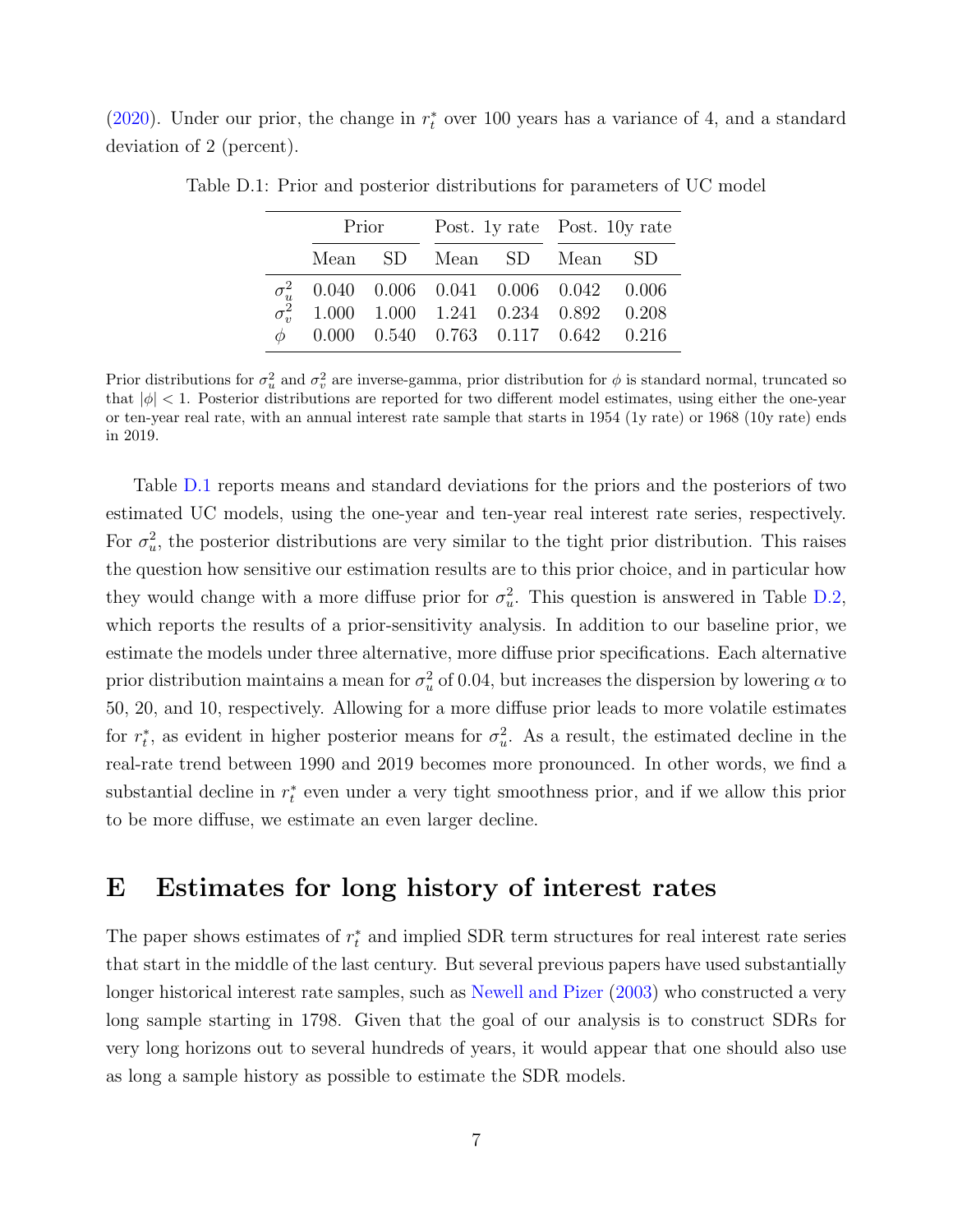|                 |                    |           |                    | Estimates 1y rate |         |      |                    | Estimates 10y rate |           |      |      |        |
|-----------------|--------------------|-----------|--------------------|-------------------|---------|------|--------------------|--------------------|-----------|------|------|--------|
|                 | Prior $\sigma_w^2$ |           | Post. $\sigma_u^2$ |                   | $r_t^*$ |      | Post. $\sigma_u^2$ |                    | $r_t^*$   |      |      |        |
|                 | Mean               | <b>SD</b> | Mean               | <b>SD</b>         | 1990    | 2019 | Chg.               | Mean               | <b>SD</b> | 1990 | 2019 | Chg.   |
| <b>Baseline</b> | 0.04               | 0.006     | 0.041              | 0.006             | 1.9     | 0.7  | $-1.2$             | 0.042              | 0.006     | 3.1  | 1.3  | $-1.8$ |
| Alt. 1          | 0.04               | 0.008     | 0.042              | 0.009             | 1.9     | 0.7  | $-1.2$             | 0.044              | 0.010     | 3.1  | 1.2  | $-1.9$ |
| Alt. $2$        | 0.04               | 0.014     | 0.046              | 0.017             | $1.9\,$ | 0.7  | $-1.3$             | 0.053              | 0.022     | 3.2  | 1.1  | $-2.2$ |
| Alt. $3$        | 0.04               | 0.023     | 0.055              | 0.037             | 2.0     | 0.6  | $-1.4$             | 0.077              | 0.050     | 3.4  | 0.9  | $-2.5$ |

<span id="page-7-0"></span>Table D.2: Prior-sensitivity analysis for UC model

Estimation results for the UC model for four different inverse-gamma prior distributions for  $\sigma_u^2$ , including baseline specification with a tight prior and three alternative specifications with more diffuse priors. Estimates for 1y (10y) rate use an annual interest rate sample from 1954 (1968) to 2019. Columns labeled  $r_t^*$  report posterior mean estimates of the trend component for 1990 and 2019, as well as the change over this period.

<span id="page-7-1"></span>Figure E.1: Estimate of  $r_t^*$  using UC model on long interest rate history



Real interest rate  $r_t$  and estimated equilibrium real rate,  $r_t^*$ . Real rate series is constructed as in [Newell and](#page-15-6) [Pizer](#page-15-6) [\(2003\)](#page-15-6), using Treasury yields and an adjustment for expected inflation starting in 1955; updated to 2019 by [Newell et al.](#page-15-7) [\(2020\)](#page-15-7). Sample period: 1798-2019.  $r_t^*$  is the posterior mean from estimated UC model, with dashed lines showing 68% Bayesian credibility intervals.

Figure [E.1](#page-7-1) shows the Newell-Pizer interest rate series starting in 1798, and extended to 2019 by [Newell et al.](#page-15-7)  $(2020)$ .<sup>[3](#page-7-2)</sup> Also shown is an estimate of  $r_t^*$  based on our UC model. Over the 19th century, this estimate of  $r_t^*$  has largely moved sideways until the 1990s, when a

<span id="page-7-2"></span><sup>3</sup>We thank Brian Prest for sharing the interest rate data series.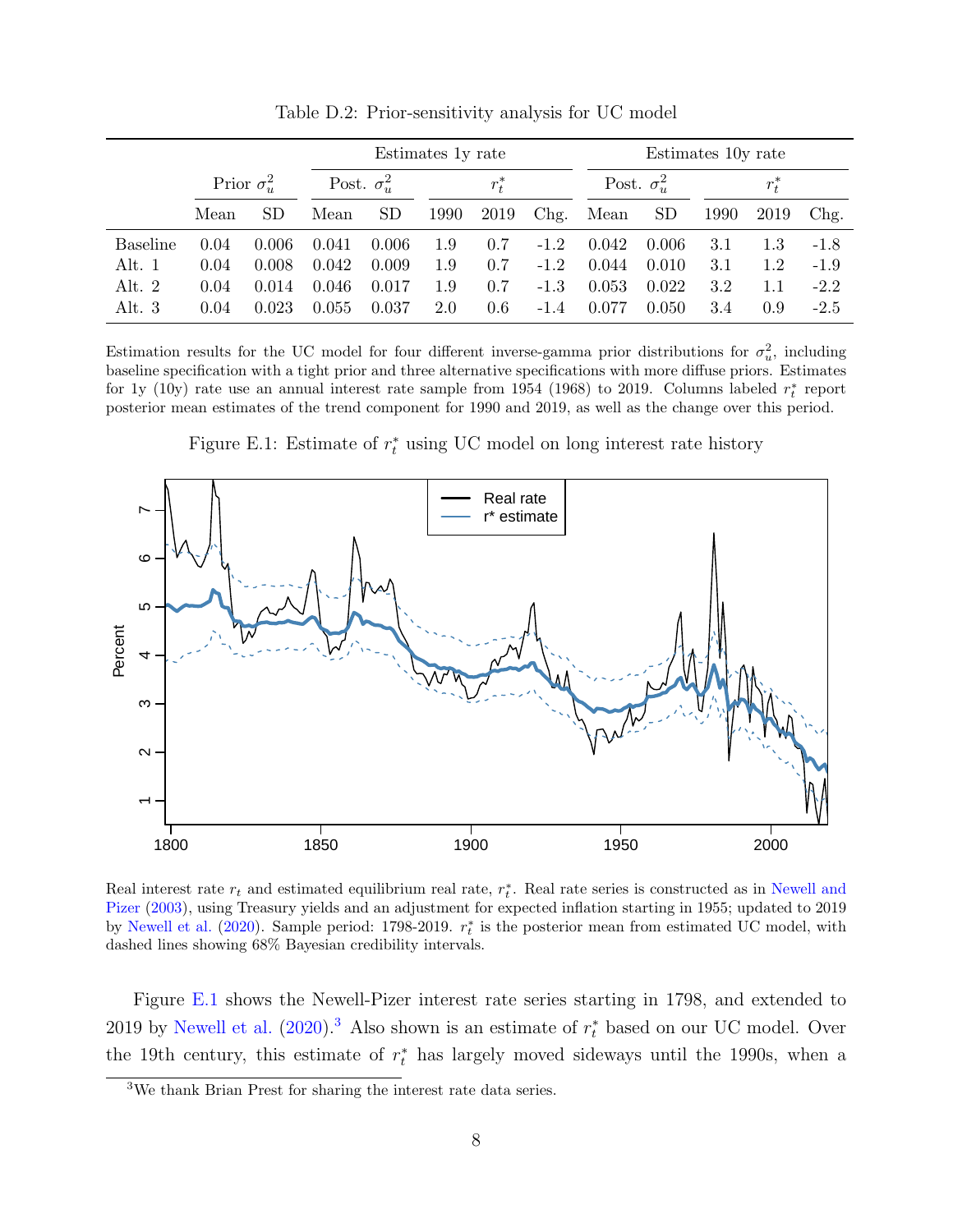pronounced downward trend started and continued until the end of our sample. Over the last three decades of the sample, the estimated value of  $r_t^*$  has declined from about 3 percent to about 1 percent. These changes are very similar to those we estimate for the ten-year yield in our sample that starts in 1968, see Figure 1 in the paper.

<span id="page-8-0"></span>

| Model              |      |     | 1990 2019 Change |
|--------------------|------|-----|------------------|
| UC model           | 32   | 1.5 | $-1.7$           |
| AR model, break    | 43   | 23  | $-2.0$           |
| AR model, learning | -3.6 | 3.0 | $-0.7$           |

Table E.1: Estimates of  $r_t^*$  using Newell-Pizer interest rate data

Model-based estimates of  $r_t^*$  using the long historical interest rate series from [Newell and Pizer](#page-15-6) [\(2003\)](#page-15-6) going back to 1798, updated to 2019 by [Newell et al.](#page-15-7) [\(2020\)](#page-15-7). The time series models are described in the text.

For our three different time series models, Table [E.1](#page-8-0) shows the values for  $r_t^*$  that we estimate from the Newell-Pizer data, as well as the change between 1990 and 2019.

Figure [E.2](#page-9-0) shows the implied term structures of SDRs. The term structures are calculated using simulations from the models as described in Section 4 of the paper, including a shadowrate constraint on the real interest rate that ensures non-negativity. As before, the term structures are shown for values of  $r_t^*$  in 1990 and 2019. They look almost indistinguishable from those based on the ten-year yield (see Figure 2 in the paper).

Overall, using a much longer historical interest rate sample does not affect our qualitative conclusions. With a shifting trend as in our UC model, including additional interest rate data from the more distant past has almost no effect on estimated trends or the implied SDRs over the last few decades. For the AR models, the estimates are also quite similar for the Newell-Pizer data. These findings substantiate our baseline estimates using real rate series starting in the middle of the 20th century.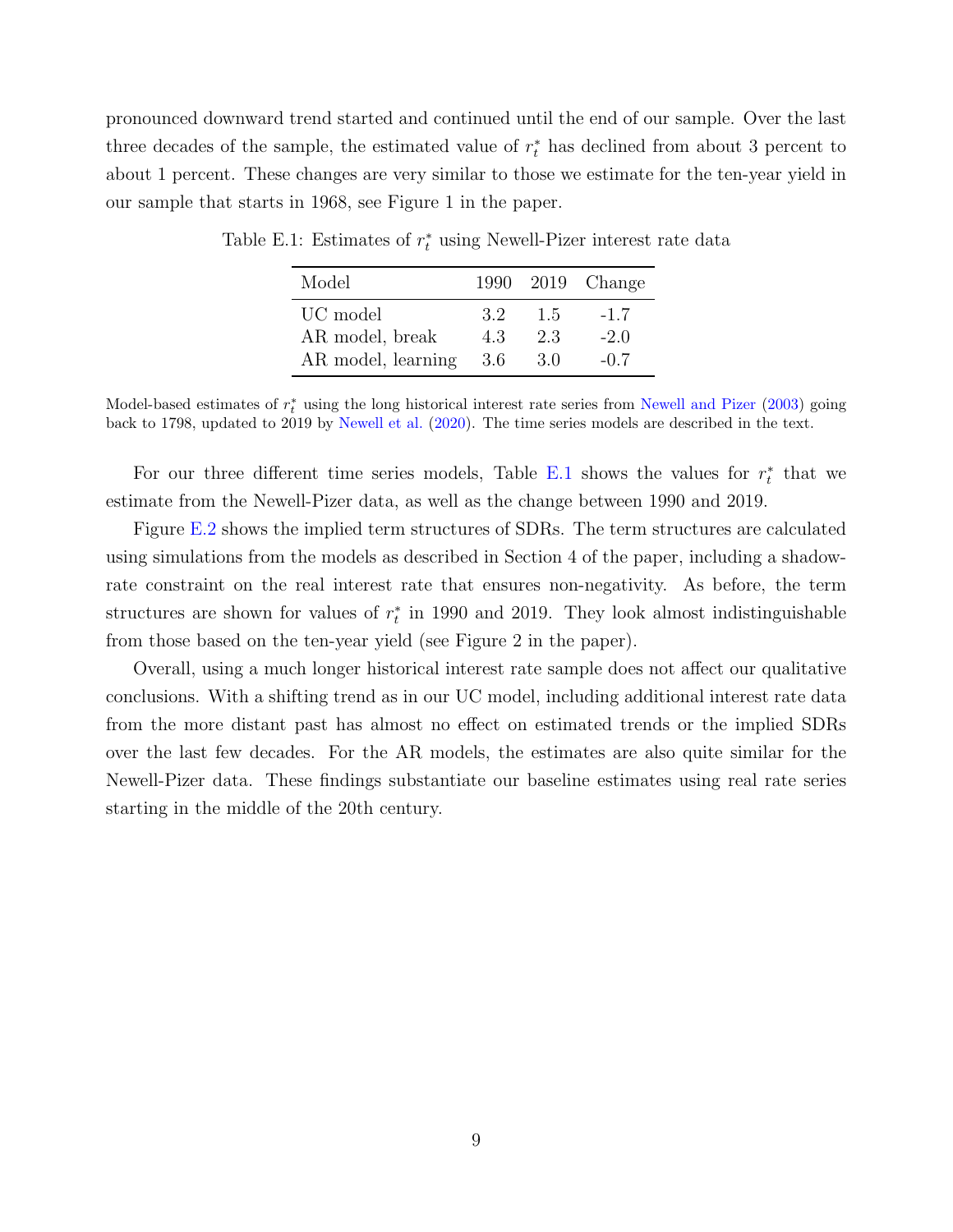

<span id="page-9-0"></span>Figure E.2: Model-based term structures of SDRs for Newell-Pizer data

Term structure of social discount rates (SDRs) implied by alternative models estimated on the long historical interest rate series from [Newell and Pizer](#page-15-6) [\(2003\)](#page-15-6) going back to 1798, updated to 2019 by [Newell et al.](#page-15-7) [\(2020\)](#page-15-7). The time series models are described in the text. The red and blue lines are the term structures based on the real rate and estimated  $r_t^*$  in 1990 and 2020, respectively; dashed lines show estimates of  $r_t^*$  in those years.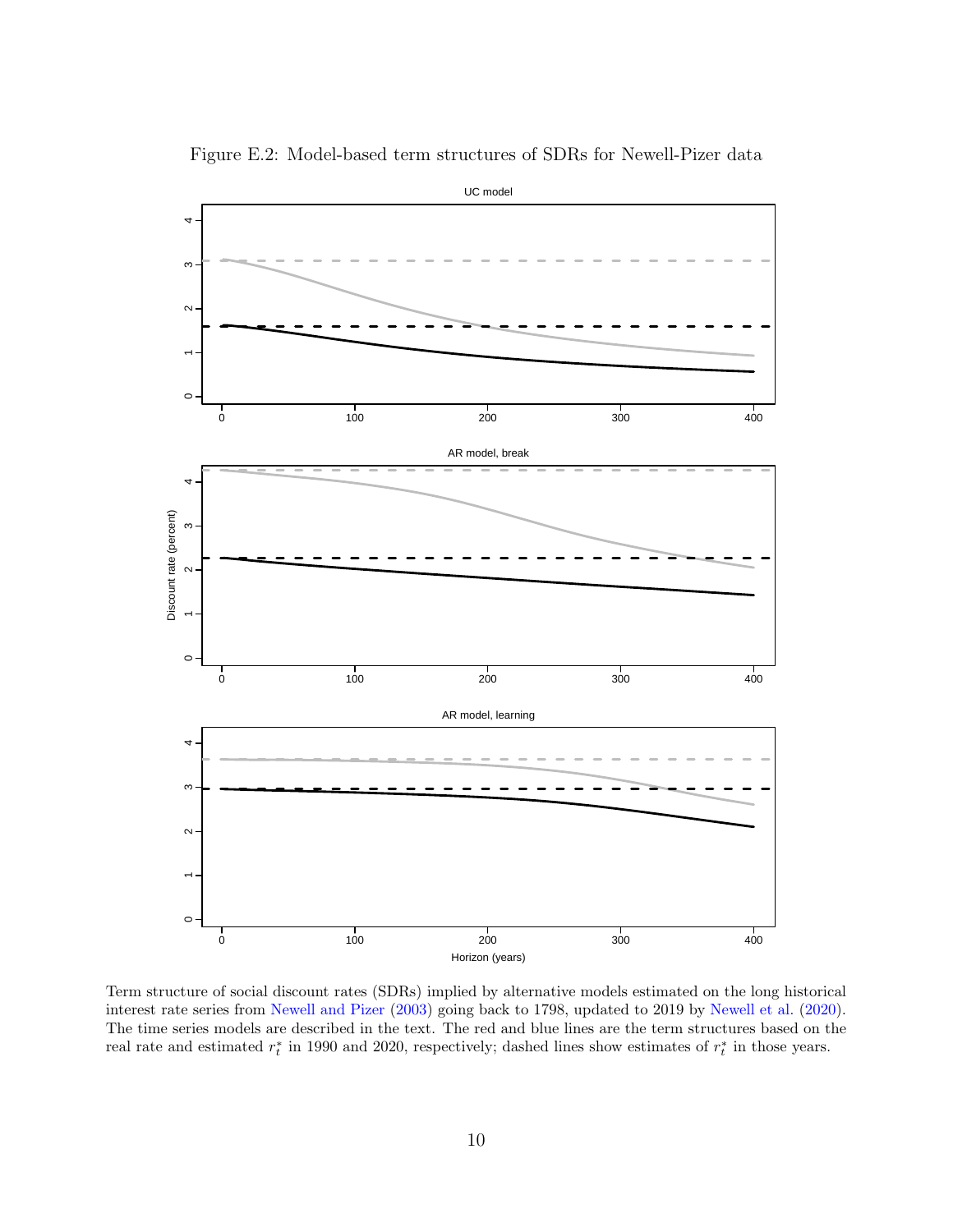### <span id="page-10-0"></span>F Method for calculating the social cost of carbon

The social cost of carbon at time  $t$  is defined as

$$
SCC(t) = -\frac{\partial W}{\partial E(t)} / \frac{\partial W}{\partial C(t)},
$$
\n(10)

where  $C(t)$  is aggregate consumption,  $E(t)$  represents emissions, and W is welfare; see for example [Nordhaus](#page-15-8) [\(2017\)](#page-15-8). Welfare in the DICE model is

$$
W = \sum_{t=0}^{T} R^t U(c(t)) L(t),
$$
\n(11)

where the discount factor is  $R = \frac{1}{1+\rho}$  with rate of time preference  $\rho$ , period utility is  $U(c)$  $c^{1-\alpha}$  $\frac{c^{1-\alpha}}{1-\alpha}$ , a function of per-capita consumption c, and population is  $L(t)$ . With these definitions, we can rewrite the SCC as follows

$$
SCC(t) = -\sum_{\tau=t}^{T} R^{\tau} \frac{\partial U(c(\tau))}{\partial E(t)} L(\tau) \Bigg/R^t \frac{\partial U(c(t))}{\partial C(t)} L(t)
$$
  
= 
$$
-\sum_{\tau=t}^{T} R^{\tau-t} \frac{\partial U(c(\tau))}{\partial C(\tau)} \frac{\partial C(\tau)}{\partial E(t)} \frac{L(\tau)}{L(t)} \Bigg/\frac{\partial U(c(t))}{\partial C(t)}
$$
  
= 
$$
-\sum_{\tau=t}^{T} R^{\tau-t} \left(\frac{c(\tau)}{c(t)}\right)^{-\alpha} \frac{\partial C(\tau)}{\partial E(t)}.
$$

The first equality holds because (i) only period utility in  $t$  is affected by a marginal change in consumption  $C(t)$  and (ii) only utility from period t onward is affected by a marginal change in emissions  $E(t)$ . The second equality uses the fact that emissions affect utility by changing current and future consumption. The third equality substitutes the partial derivative  $\partial U(c)/\partial C = c^{-\alpha}/L$ . The end result is that, in the DICE model, the SCC is the present value of future marginal consumption damages  $MD_{t+n} = -\frac{\partial C(t+n)}{\partial E(t)}$  $\frac{C(t+n)}{\partial E(t)}$ , which are known at t since there is no uncertainty in the model. The future damages are discounted using the consumption discount factor  $R^n \left( \frac{c(t+n)}{c(t)} \right)$  $\left(\frac{t+n}{c(t)}\right)^{-\alpha}$ , which depends on pure time discounting and consumption growth between t and  $t + n$ , just like the discount rate in the classic Ramsey equation. We replace this discount factor by the empirical estimates of  $P_t^{(n)}$  $t_t^{(n)}$  from our time series models to compute the value of the SCC in different years.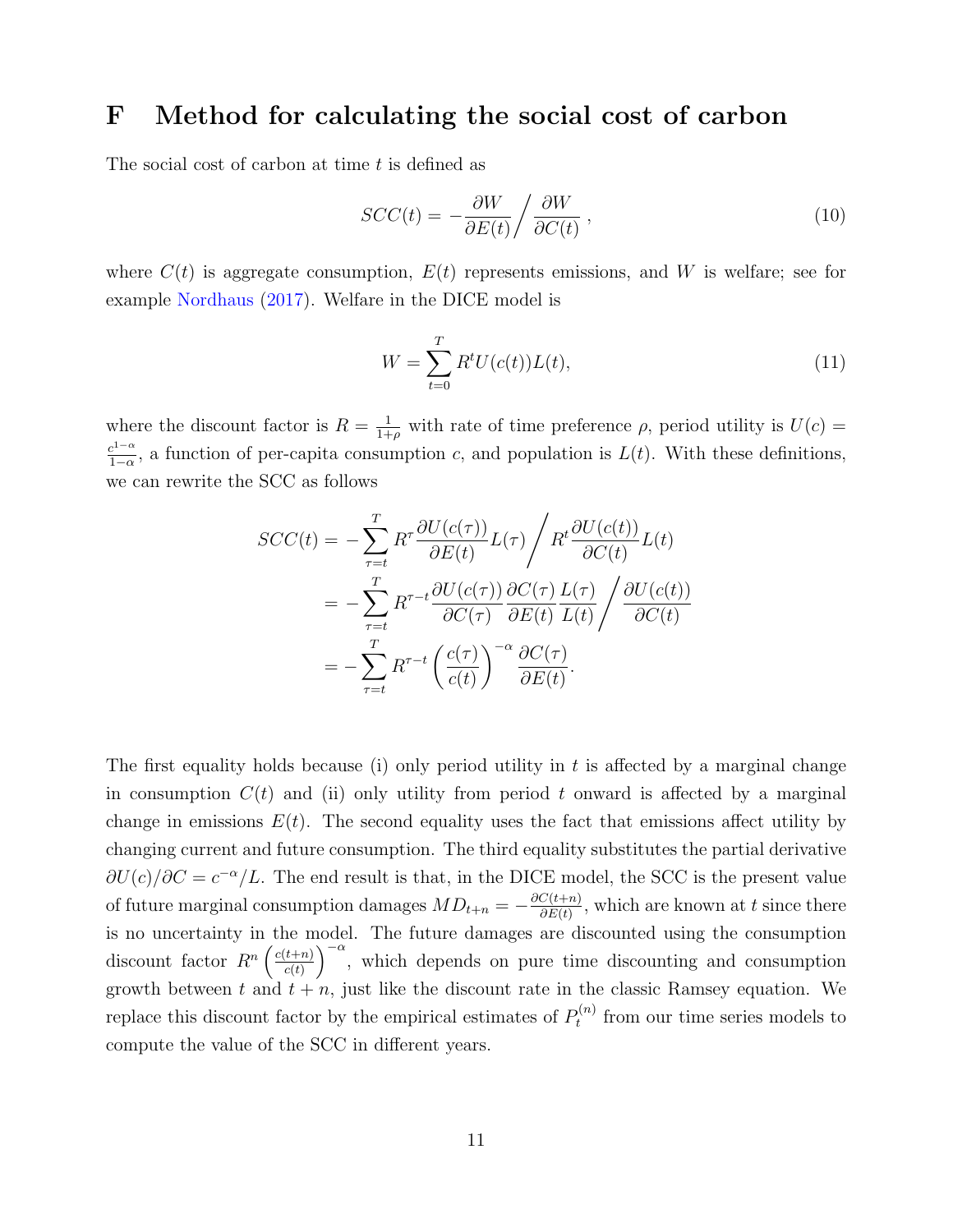# <span id="page-11-0"></span>G Social cost of carbon from alternative DICE models

Here we report additional results for SCC calculations from two different versions of the DICE model. The approach to obtain a profile of marginal damages from increased GHG emissions is always the same, and follows [Newell and Pizer](#page-15-6) [\(2003\)](#page-15-6): We run the model with a oneperiod shock to exogenous  $CO<sub>2</sub>$  emissions in the baseline year, and calculate the consumption damages by comparing this model run to the results without a shock. We double-check that we can reproduce the model's internal SCC estimate using the model-implied path of the real interest rate and the marginal consumption damages we obtained in this manner.<sup>[4](#page-11-1)</sup> Then we calculate estimates of the SCC using our own term structures of SDRs instead of the model's own internal discount rates.

| Model                                  | Change in $r_t^*$ | 1990  | 2019   | Change  |  |  |  |
|----------------------------------------|-------------------|-------|--------|---------|--|--|--|
| DICE-94 model (Newell and Pizer, 2003) |                   |       |        |         |  |  |  |
| UC model, 1y rate                      | $-1.2$            | 35.7  | 71.3   | $100\%$ |  |  |  |
| UC model, 10y rate                     | $-1.8$            | 19.3  | 60.2   | 212 %   |  |  |  |
| AR model, break, 1y rate               | $-2.2$            | 13.9  | 74.4   | 434 %   |  |  |  |
| AR model, break, 10y rate              | $-1.9$            | 7.4   | 27.9   | 277 %   |  |  |  |
| AR model, learning, 1y rate            | $-1.5$            | 12.8  | 40.9   | 218 %   |  |  |  |
| AR model, learning, 10y rate           | $-1.5$            | 6.5   | 19.1   | $193\%$ |  |  |  |
| $DICE-2016 \ model$ (Nordhaus, 2017)   |                   |       |        |         |  |  |  |
| UC model, 1y rate                      | $-1.2$            | 974.2 | 2458.3 | 152 %   |  |  |  |
| UC model, 10y rate                     | $-1.8$            | 479.1 | 2040.9 | 326 %   |  |  |  |
| AR model, break, 1y rate               | $-2.2$            | 135.7 | 2242.6 | 1553 %  |  |  |  |
| AR model, break, 10y rate              | $-1.9$            | 65.2  | 425.2  | 552 %   |  |  |  |
| AR model, learning, 1y rate            | $-1.5$            | 119.7 | 741.0  | 519 %   |  |  |  |
| AR model, learning, 10y rate           | $-1.5$            | 50.0  | 236.6  | 374 %   |  |  |  |

<span id="page-11-2"></span>Table G.1: Estimates of the SCC from alternative DICE models

Estimated social cost of carbon (SCC) for our six empirical SDR models, using marginal damage profiles from two different versions of the DICE climate-economy model. The estimated mean change in each model-based  $r_t^*$  from 1990 to 2019 is shown in percentage points. The SCC is calculated based on model-implied marginal consumption damages, in constant U.S. dollars, over the next 400 years resulting from one extra ton of  $CO<sub>2</sub>$ emissions in the base year. Estimated damages are obtained from two versions of the DICE model, (i) the DICE-94 model used in [Newell and Pizer](#page-15-6) [\(2003\)](#page-15-6), for which the damages are reported in constant 1989 dollars and the base year is 2000, and (ii) the DICE-2016 model, for which damages are in constant 2010 U.S. dollars and the base year is 2015. The columns "1990" and "2019" show SCC calculations using the term structures of social discount rates for 1990 and 2019 that are implied by each of our SDR time series models.

<span id="page-11-1"></span><sup>&</sup>lt;sup>4</sup>As in [Newell and Pizer](#page-15-6) [\(2003\)](#page-15-6), we generally use the baseline or "no-controls" case in all of our model runs, instead of the optimized path of emissions. The only exception is for the updated DICE model of Hänsel et al. [\(2020\)](#page-15-9), where we use the optimal mitigation path in order to stay as close as possible to their published SCC estimate.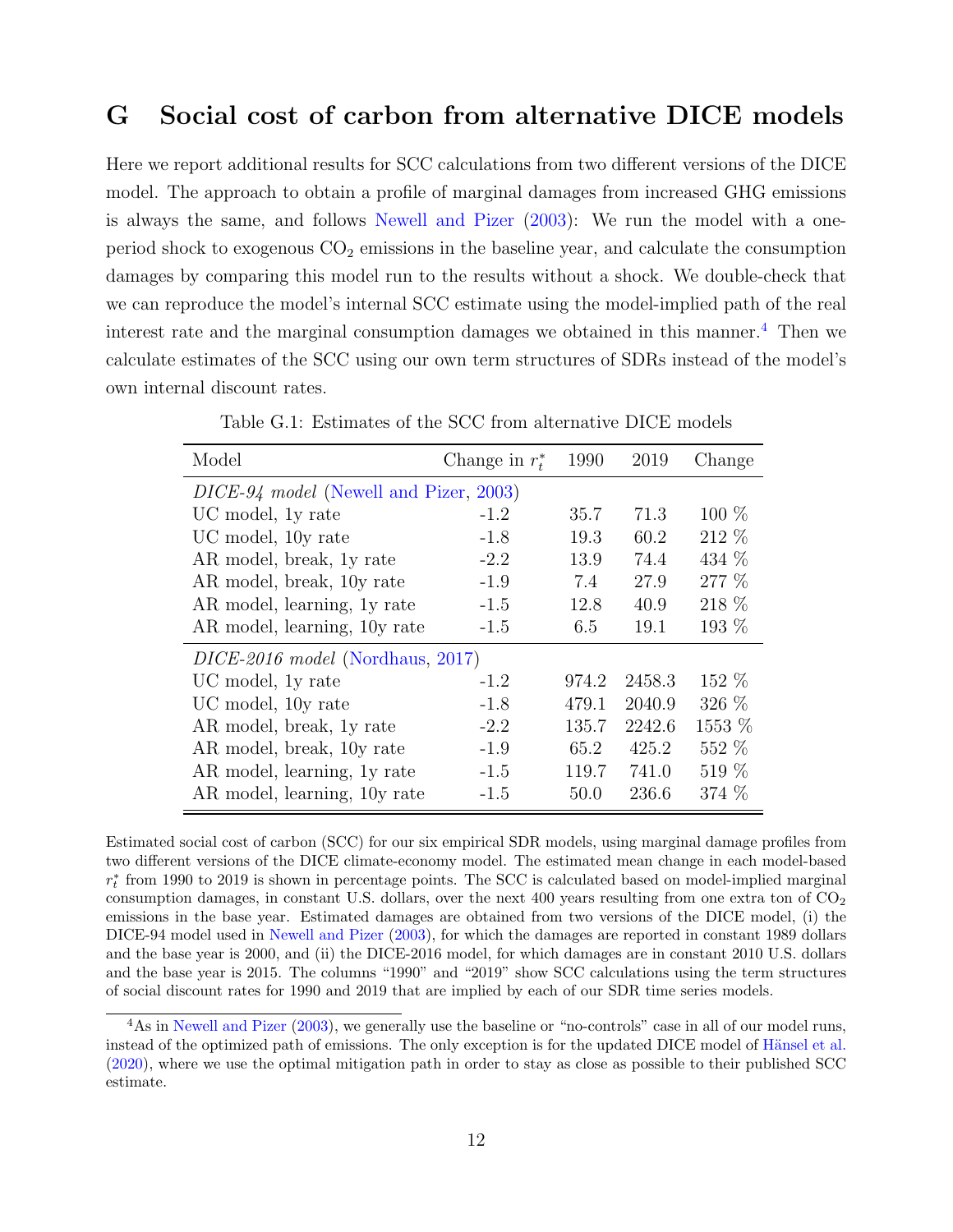For comparison with [Newell and Pizer](#page-15-6) [\(2003\)](#page-15-6), we also use the classic DICE-94 model. For this model, the future consumption damages are given in constant 1989 dollars, and like Newell and Pizer we use 2000 as the baseline year. The model yields an SCC estimate of \$5.29 (see [Nordhaus,](#page-15-10) [1994\)](#page-15-10). If we assume a constant 4% discount rate, then the SCC is \$5.70. This value is in line with conventional analyses that use constant discount rates and produce low estimates of climate change damages and support modest mitigation efforts [\(Newell and Pizer,](#page-15-6) [2003\)](#page-15-6). Instead, if we assume a constant 2% discount rate, which is closer to the 1990 estimates of the equilibrium real interest rate, the social cost of carbon jumps to \$21.70, highlighting the importance of the level of the discount rate. Of course, a constant discount rate makes little sense in an uncertain world with the bond convexity/Weitzman effect ensuring that the term structure of SDRs is declining. The top panel of Table [G.1](#page-11-2) shows how the SCC changes for different term structures of SDRs. The UC model for the 1y rate shows that for 1990 the SCC is estimated to be \$35.70, substantially above the value for a constant 2% discount rate. This demonstrates the effect of a declining term structure of SDRs. For the DICE-94 model, the secular shift in the SDR term structure increases the estimated SCC by about 100-430 percent. While the absolute magnitude of the SCC is smaller for DICE-94, the relative changes are roughly in line with the estimates for the DICE-H model reported in Table 2 of the paper.

Our second alternative model is the baseline version of the DICE-2016 model, used in [Nordhaus](#page-15-8)  $(2017)$ , among others.<sup>[5](#page-12-0)</sup> Just like for the DICE models we use in the main text, which are variants of this model, the SCC is reported in constant 2010 dollars and the baseline year is 2015. The model implies an SCC of \$31.20 using its own internal discount rates. For a constant 4% discount rate the SCC is \$36.10. While for a constant 2% discount rate the SCC increases to \$227. Moving to our own discount rates, the SCC increases substantially. This is due to two factors: First, even our 1990 risk-free discount rates are substantially lower than the model-internal discount rates, which Nordhaus calibrated to historical stock returns. Second, the temperature changes and climate damages from an increase in current emissions occur mostly in the (far) future, so that lower discount rates imply larger changes than for more front-loaded damages as in other versions of the DICE model, such as DICE-94 used by [Newell and Pizer](#page-15-6) [\(2003\)](#page-15-6) or the updated DICE model of Hänsel et al. [\(2020\)](#page-15-9). Despite the much higher absolute magnitudes of the SCC estimates, the implications of a decline in  $r_t^*$  are qualitatively similar as for the other models (see Table 2 of the paper): The SCC increases substantially as a result of the downward shift in the term structures of discount rates.

Figure [G.1](#page-14-0) shows the different marginal damage profiles for all four DICE models we use for estimation of the SCC. For DICE-94, the future economic damages, also shown in Figure

<span id="page-12-0"></span><sup>&</sup>lt;sup>5</sup>The GAMS code for this model is available at [https://sites.google.com/site/williamdnordhaus/](https://sites.google.com/site/williamdnordhaus/dice-rice) [dice-rice](https://sites.google.com/site/williamdnordhaus/dice-rice).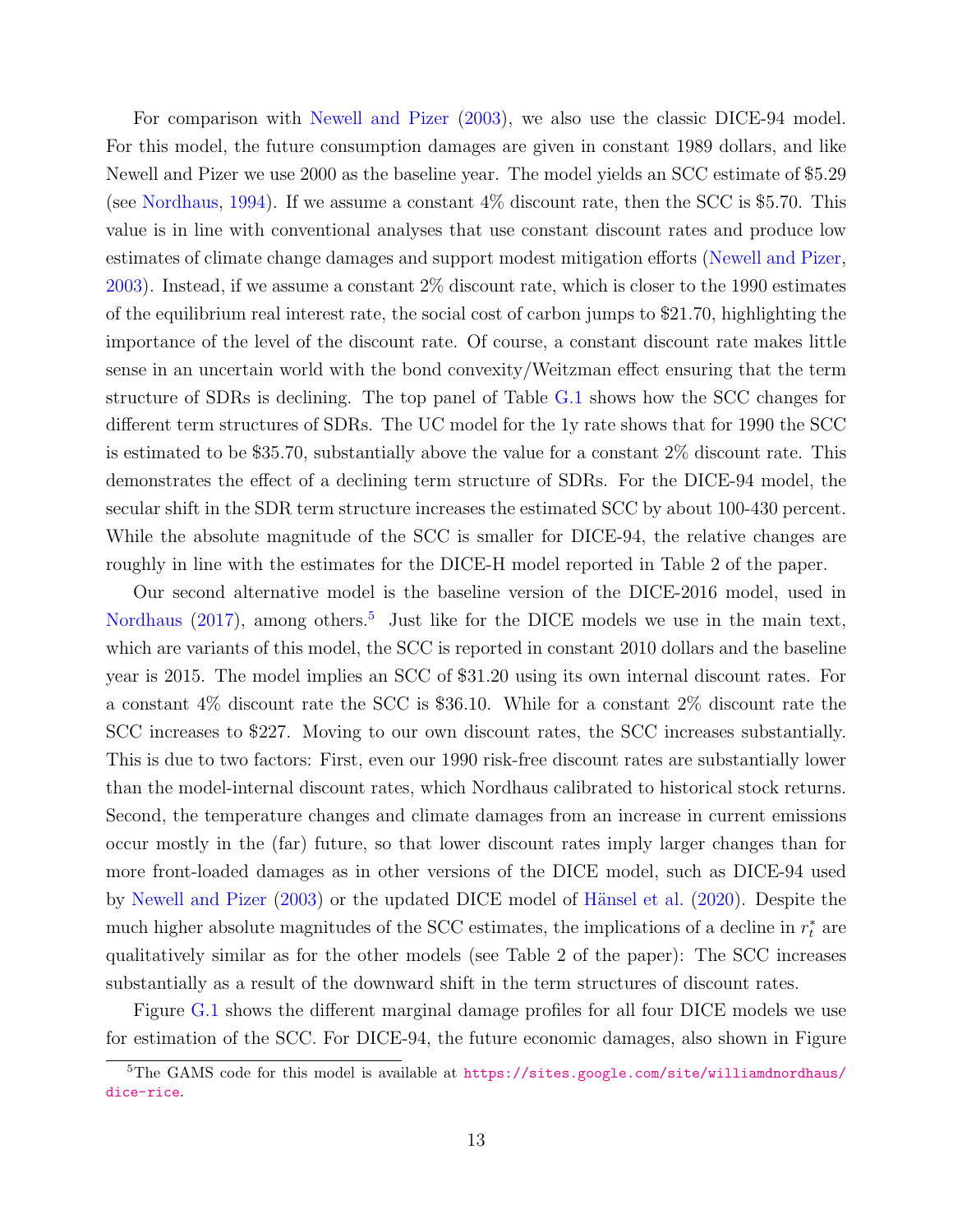6 of the working paper version of [Newell and Pizer](#page-15-6) [\(2003\)](#page-15-6), has a time path that increases steadily after the additional carbon release and reaches a maximum after about a century and then slowly declines over the remainder of the horizon. By contrast, for the DICE-2016 model the damage profile is *increasing*. This new damage function naturally leads to much higher SCC estimates when discount rates are low. [Dietz et al.](#page-15-11)  $(2020)$  severely criticize the 2016 version of the DICE model exactly for producing too much global warming in the long run for a given level of carbon emissions. The adjustments they make to the model lead to substantially lower marginal damages and, given the same discount rates, SCC estimates. Compared to the DICE-2016 model, the present value of climate change damages is somewhat less sensitive to discount rates, as emphasized by [Dietz et al.](#page-15-11) [\(2020\)](#page-15-11). However, the resulting damage profile is still increasing with horizon. The modifications of Hänsel et al. [\(2020\)](#page-15-9) more fundamentally alter the model-implied damages. As shown in Figure [G.1,](#page-14-0) their model implies a hump-shaped profile with marginal damages that decline toward zero.<sup>[6](#page-13-4)</sup>

In sum, across all four climate-economy models, which have vastly different estimates for the future economic damages from increasing GHG emissions, a downward shift in SDRs due to a lower  $r_t^*$  has very similar economic implications on the SCC. This finding underlines the important consequences of accounting for a lower new normal for interest rates in assessments of climate change damages.

# References

- <span id="page-13-2"></span>Ang, Andrew and Monika Piazzesi (2003) "A No-Arbitrage Vector Autoregression of Term Structure Dynamics with Macroeconomic and Latent Variables," Journal of Monetary Economics, Vol. 50, pp. 745–787.
- <span id="page-13-3"></span>Bauer, Michael D. and Glenn D. Rudebusch (2020) "Interest Rates Under Falling Stars," American Economic Review, Vol. 110, pp. 1316–1354.
- <span id="page-13-0"></span>Christensen, Jens H. E. and Glenn D. Rudebusch (2019) "A New Normal for Interest Rates? Evidence from Inflation-Indexed Debt," Review of Economics and Statistics, Vol. 101, pp. 933–949.
- <span id="page-13-1"></span>Del Negro, Marco, Domenico Giannone, Marc P. Giannoni, and Andrea Tambalotti (2017) "Safety, Liquidity, and the Natural Rate of Interest," Brookings Papers on Economic Activity, Vol. 2017, pp. 235–316.

<span id="page-13-4"></span><sup>6</sup>This damage profile is obtained under an optimal mitigation policy.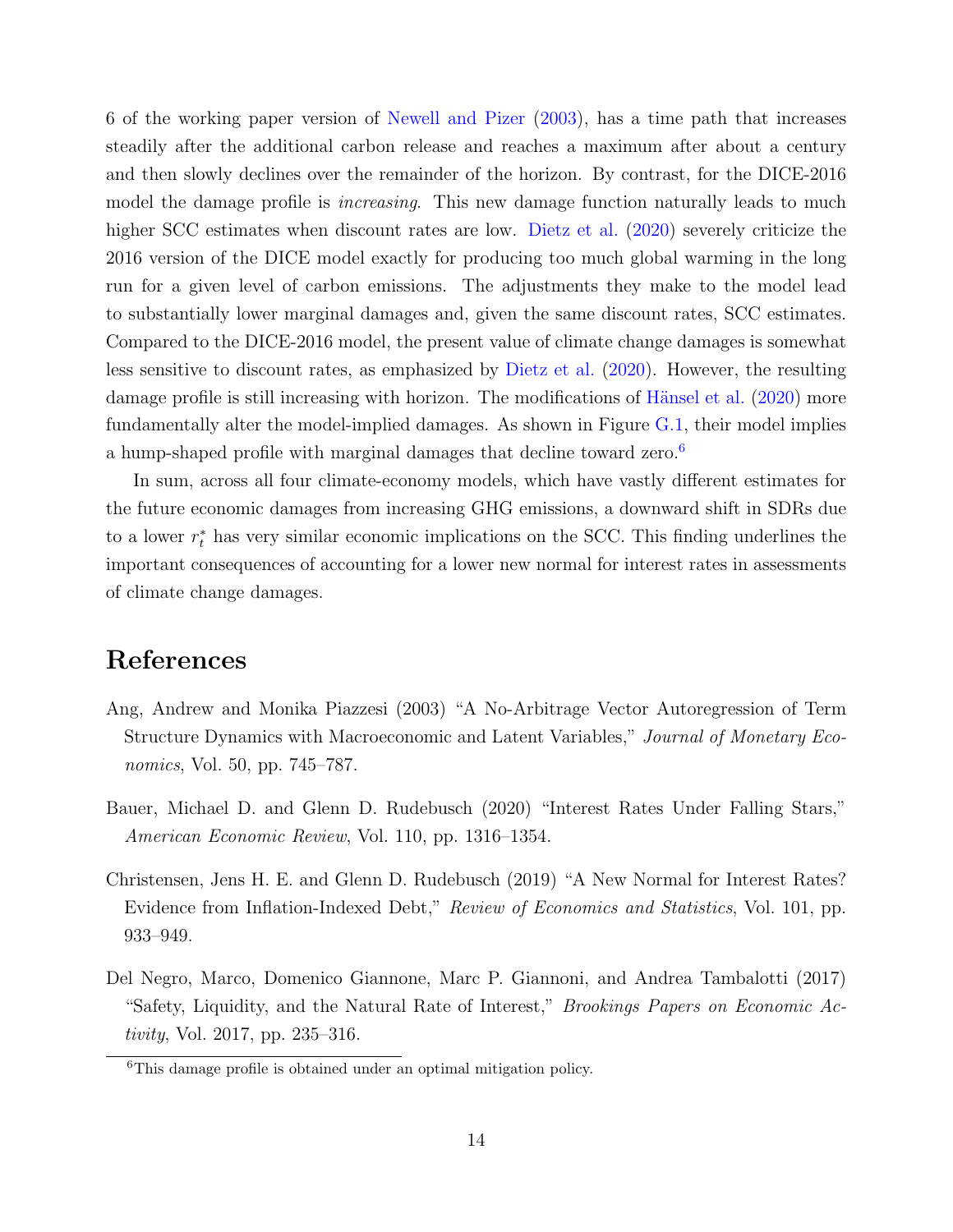

<span id="page-14-0"></span>Figure G.1: Marginal future damages (dollars per ton of  $CO<sub>2</sub>$ ) from alternative DICE models

Future damages, in constant US dollars, of emitting one additional metric ton of  $CO<sub>2</sub>$  in the baseline year. For the DICE-94 model, damages are in constant 1989 dollars, and the base year is 2000. For the DICE-2016 model and the other two models, damages are in constant 2010 dollars and the base year is 2015.